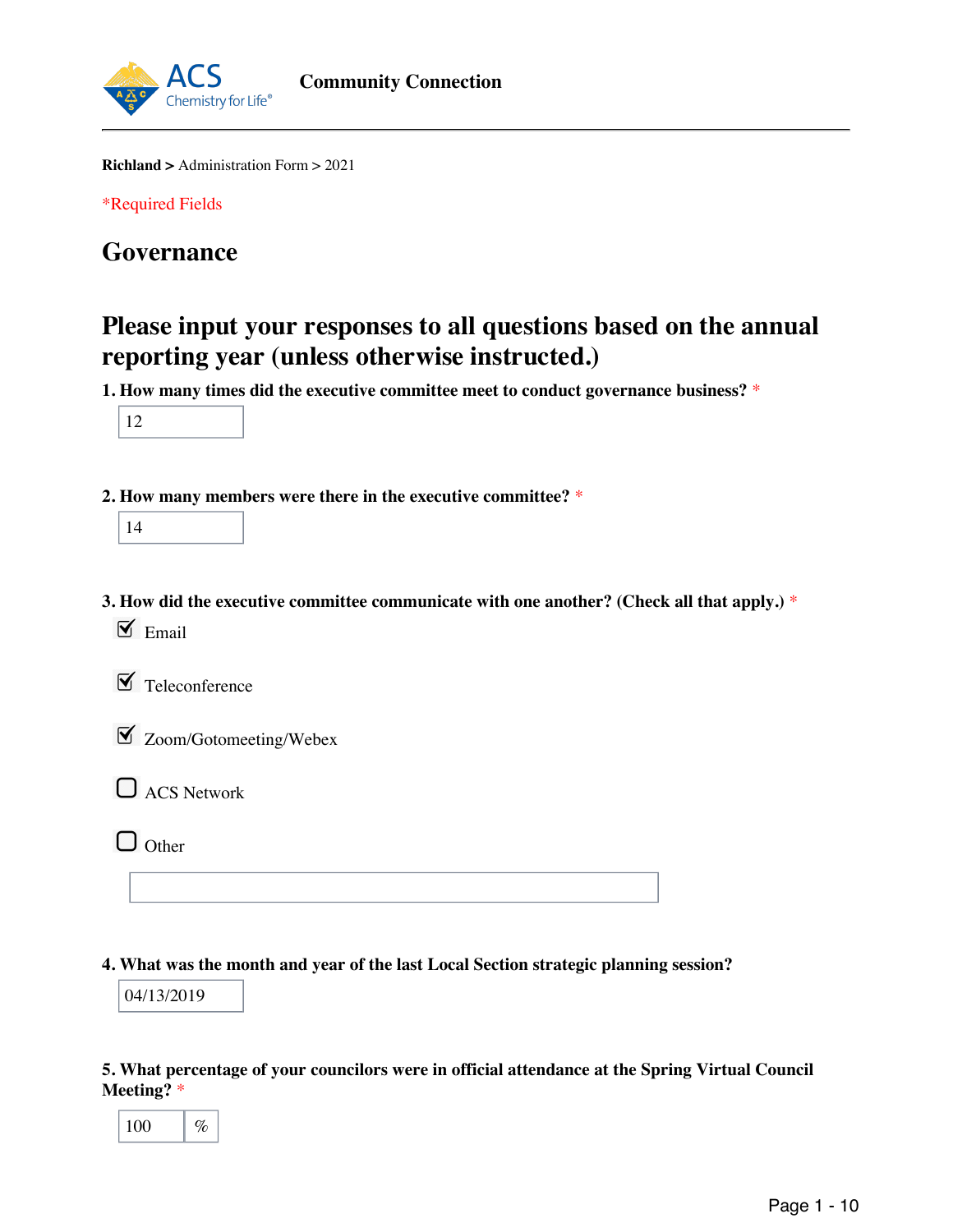**6. What percentage of your councilors were in official attendance at the Fall Virtual Council Meeting?** \*

100  $\frac{1}{6}$ 

**7. Did your local section have a succession and/or leadership development plan?** \*

- Yes
- No

**8. Did a member of your local section attend the Local Section Leaders Track at ACS Leadership Institute?** \*

- Yes
- No

**9. How did your local section identify future leaders and get them into the leadership pipeline? (Check all that apply.)** \*

 $\mathcal{\mathcal{S}}$  Self-nomination

 $\boxed{\blacksquare}$  Solicitation or Advertising

Identify Active Committee Members

 $\mathcal I$  Formal Leadership Training

**L** Long Term Plan

 $\triangleright$  Outreach to New Members

 $\boxed{\mathbf{M}}$  Arm-Twisting

 $\Box$  Other

#### **10. Did your local section conduct an officer election?** \*

- Yes
- No

**11. Did your local section conduct its elections electronically?** \*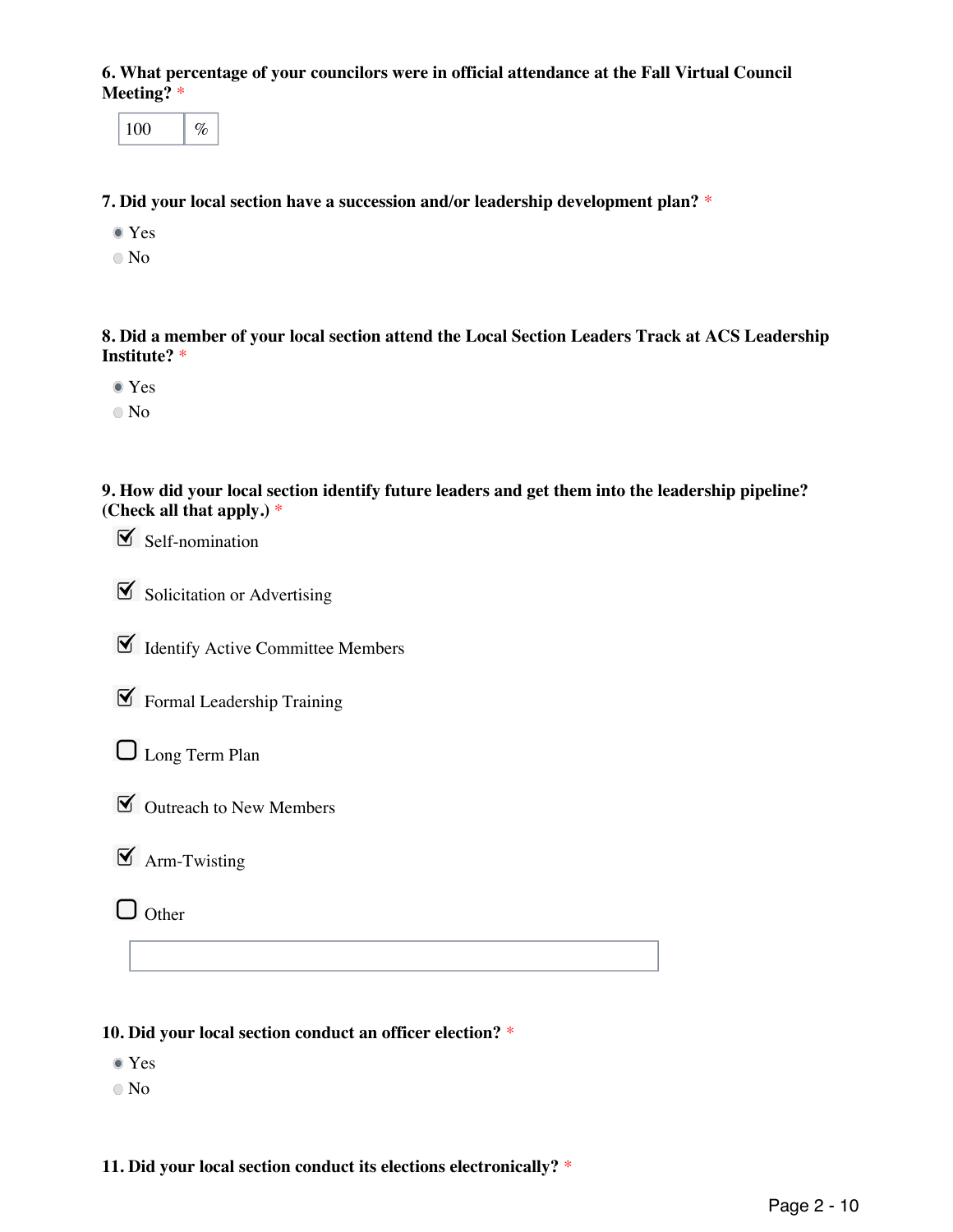#### **12. How many members voted in your local section election?**

93

The following questions provide the opportunity for your section's leadership to communicate successes, challenges, goals, and progress towards meeting those goals. We want to hear from you! Please use the required comment boxes to share your thoughts about your section. Do not feel limited by having spaces indicated for the top three goals. Other goals can be added in the comment box if needed.

#### **13. Chair's Report: Please proved a narrative of the past year's activity/successes/challenges** \*

The past year, 2021, seemed to have flown by so fast. We hoped that the pandemic due to the SARS-COVID-2 would be done in 2020, but that was not meant to be. The limitations imposed by the pandemic remained to be the main challenge of the local section. Several attempts to conduct a plant tour did not push through because of the pandemic protocols in place. Like in other areas, we could not perform any face-to-face activities in the Tri-Cities. On the other hand, the EOU Chem Club student members could do so. We also noticed some virtual participation fatigue from members and the challenge of engaging more members. Several polls were sent to members to get their input but had very low turnouts. And yet, despite the many challenges, I am so very proud of what the dedication of our executive committee, volunteers, and members was able to accomplish through a mostly virtual platform. • We saw the long-awaited revamp of our local section website (https://acsrichland.org/) through the METT grant awarded to the local section in 2020. Kudos to Mr. Steve Krogsrud for spearheading this effort. Please check it out when you get the chance and let us know what you think. • In April, we developed and coordinated the "Exploring Covid 19" activity implemented through funding by the 2020 Diversity, Inclusion, Equity, and Respect Grant. In partnership with Stevens Middle School, this activity involved nearly 400 people. This number includes local section volunteers who led, organized, and prepared the material kits, and the teachers and students, who watched through the video and performed the hands-on activities. Ms. Cristina Padilla, then Chair-Elect, led this effort. • The local section started participating in the National Chemistry Olympiad again this year, hugely because of the enthusiasm and efforts of Dr. Padmaja Gunda. Three local students were able to reach and participate in the national-level competition. We are looking forward to increased interest and participation in the coming year. • We provided virtual activities for members, including: o Virtual Science Café in February o Interactive Virtual Family Night in February o Honoring some of our local Women Chemists Committee members with the Portland ACS LS in March o Presentation and demo on Virtual Beer Tasting in May o Workshop on the science of performance management by Lucas Engineering and Management staff, Mr. Joe Estey in September o Chemistry advocacy training by the Government Affairs Committee in October o Active bystander training by Pacific Northwest National Laboratory staff, Ms. Tanya Bowers in November • In K-12 activities, we also continued our support of the Eastern Oregon University Chem Club activities, including Saturday Market Outreach, Girls in Science, Festival of Trees, and ChemClash: Rival Reactions. We encouraged the formation of the Columbia Basin College Chem Club and their interaction with the more established EOU Chem Club. We continued our participation and support of the Mid-Columbia Science and Engineering Fair. We provided a video congratulating the winners during the virtual event. • We hosted a well-attended virtual Annual Social, which recognized accomplishments of ACS Richland LS members and honoring of Dr. Janet Bryant for her service to both the local and national ACS. Dr. Lori Anna Valentin, a forensic scientist working at the NY State Police, gave an overview of "A Day in the Life of a Forensic Scientist." • For the election nominees, we have four (4) new members who ran for a local section position. One won and will be serving as Treasurer next year, while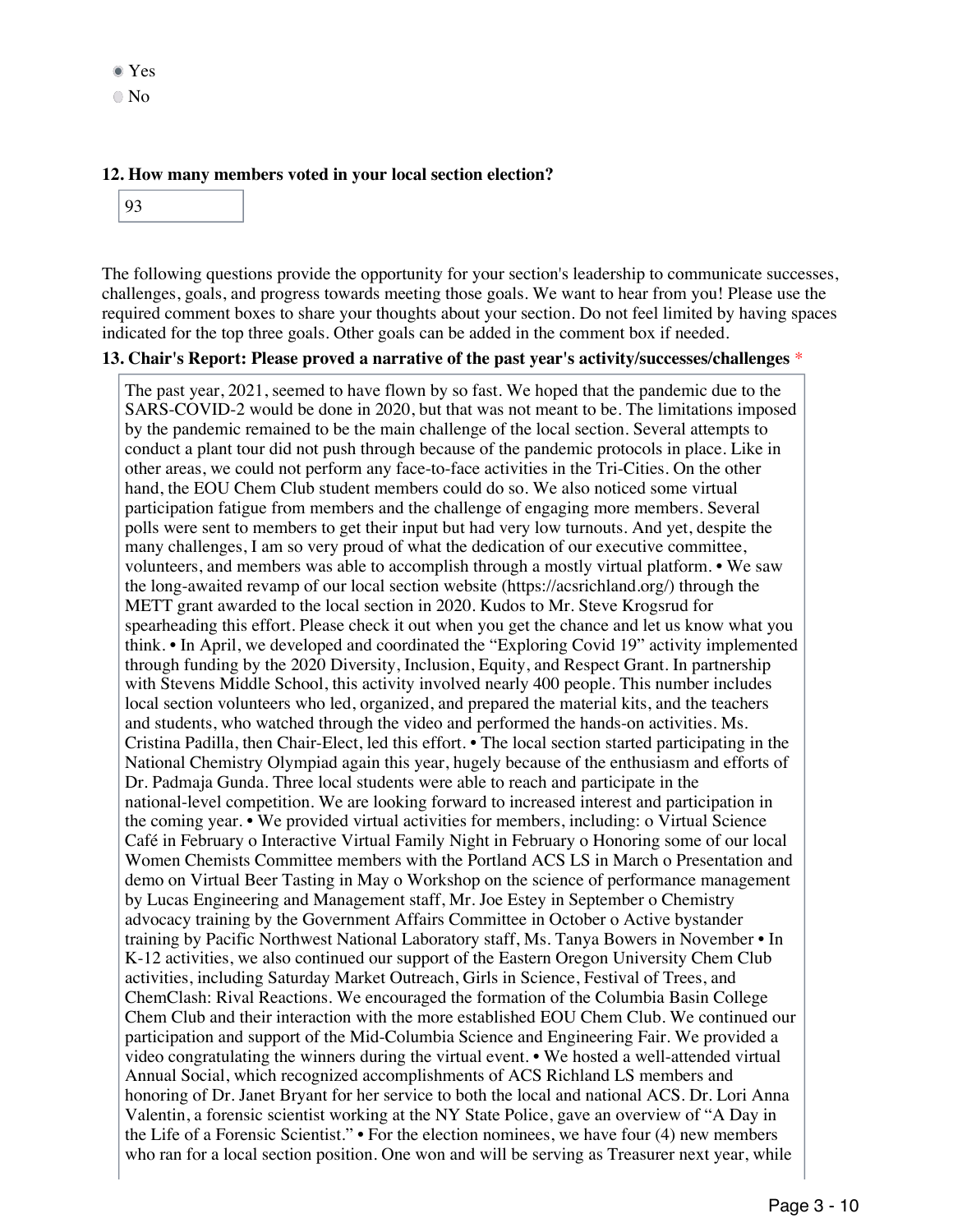another continued participation by volunteering to become a committee chair. He is joined by another new member volunteer, who will also be a committee chair in the coming year.  $\bullet$ Lastly, the local section was a national finalist in three ChemLuminary award nominations and won the Outstanding Public Outreach Event Organized by a Student Group. For a local section our size, being a finalist for the other two awards, Outstanding NCW Event for a Specific Audience and Outstanding Performance Awards Medium Size Category, was indeed a great honor. .

Responses to be provided by the Chair-elect for the annual reporting year.

#### **14. Chair-Elect's Goals** \*

#### **a . Please list first of top three goals**

1. To expand our efforts on diversity, equity, inclusion, and respect (DEIR) by connecting with the Tri-Cities community

#### **b . Please list the second for top three goals**

2. Grow the strength of our collaborations with other ACS local sections, student chapters, and international chemical science chapters (ICSCs)

#### **c . Please list third of top three goals**

3. Work towards a program focusing on you (our members) in which you feel supported in doing your best work.

To be completed by the Chair-elect for year following the annual reporting year.

#### **15. Next Year's Chair-elect's Goals** \*

#### **a . Please list first of top three goals**

1. Continue to explore ways to connect with members in the virtual environment and find opportunities to connect students and experienced professionals.

#### **b . Please list second of top three goals**

2. Finding ways to promote inclusive communication to strengthen our section's commitment to diversity, equity, inclusion, and respect.

#### **c . Please list third of top three goals**

3. Plan outreach activities for extending collaborations beyond local section platform.

#### **16. Does the Local Section have an Vision and/or Mission Statement** \*

Yes

No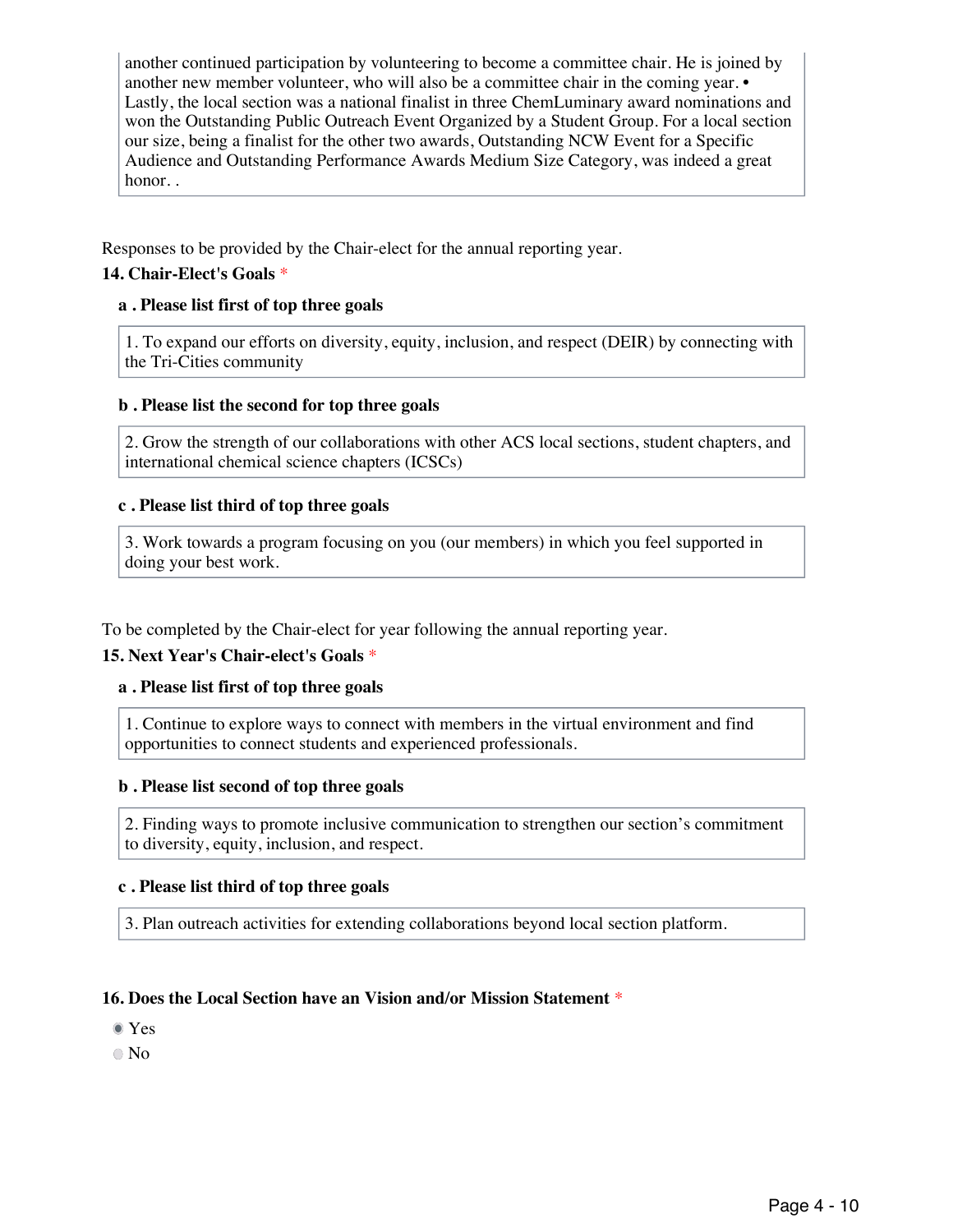## **In 2021, the ACS Board of Directors authorized an additional one-time supplemental funding allocation equal to your local section annual allotment.**

**17. Please describe below how your local section has used (or plans to use) the supplemental funds that were allocated in 2021.** \*

The allocated funds in 2021 were added to the local section budget and supported to bridge the differences between the METT Grant and DEIR Grant budgets and actual expenses. We also offered support to pay for senior and undergraduate members registration for the virtual ACS meetings. Lastly, we planned to support two delegates to the ACS Leadership Program, which was transitioned now to a virtual setting.

# **Organization**

|  | 1. Did your local section have active coordinators for the following? |  |
|--|-----------------------------------------------------------------------|--|
|  |                                                                       |  |

| <b>Activity</b>                 | <b>Coordinator Names</b> |
|---------------------------------|--------------------------|
| Awards                          | Sandra Fiskum            |
| Budget/Finance                  | Deepika Malhotra         |
| Educational                     | Colby Heideman           |
| <b>Government Affairs</b>       | Kristin Marie Omberg     |
| Membership/Membership Retention | Tamas Varga              |
| <b>Minority Affairs</b>         | Anna G Cavinato          |
| Newsletter/Publications         | Stephen Krogsrud         |
| Nominations                     | Sandra Fiskum            |
| <b>Public Relations</b>         | Stephen Krogsrud         |
| <b>Women Chemists</b>           | Shirmir Branch           |

## **2. How many subsections were active in your local section?** \*



#### **3. How many subsection meetings were held?** \*

0

### **4. How many topical groups were active in your local section?** \*

0

#### **5. How many topical group meetings were held?** \*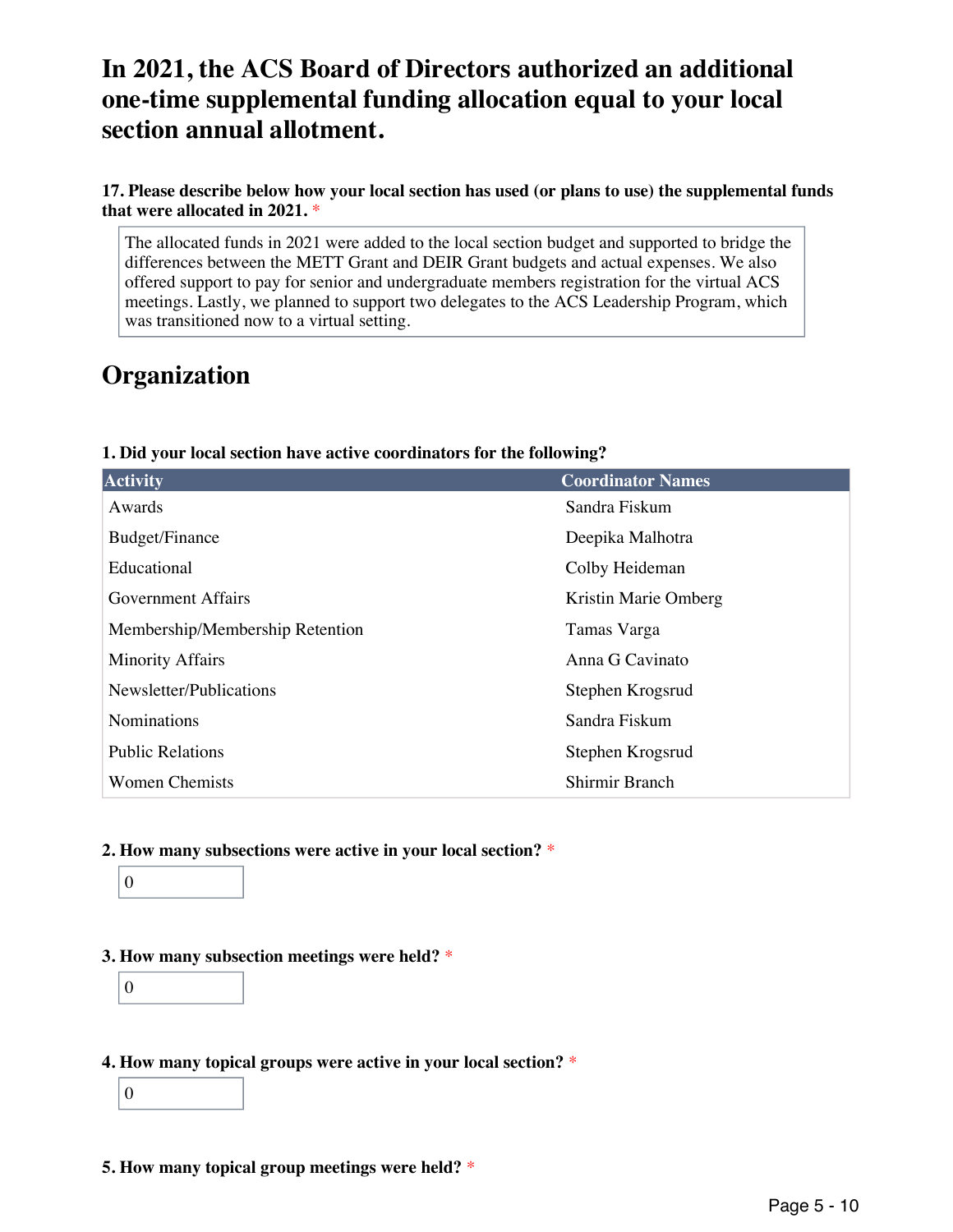

\*A person who is not a member of the SOCIETY shall not become a member of any Local Section, but Local Sections may provide in their bylaws to have Local Section Affiliates, not members of the SOCIETY, who shall be entitled to all the privileges of membership in the Local Section, as provided in the Local Section bylaws, except that of holding an elective position of the Local Section, or voting on Articles of Incorporation and bylaws for the Local Section, or serving as a voting member of its Executive Committee or equivalent policymaking body, or voting for Councilor(s) or Alternate Councilor(s) from the Local Section. In their bylaws, Local Sections may either provide or withhold the privilege of voting by Local Section Affiliates for an elective position (other than Councilor or Alternate Councilor) of the Local Section. Local Section Affiliates may be appointed as Committee Chairs, if allowed by the bylaws of the Local Section.

#### **6. How many dues-paying local section affiliates\* were there in the local section?** \*

|--|--|

**7. Did your local section support (financial or otherwise) an existing Technician Affiliate Group (TAG)** \*

Yes

 $\bullet$  No

**8. What was the approximate number of active volunteers in your local section?** \*

**9. Please estimate the number of volunteers that were new.** \*

|--|

**10. Please indicate all the ways that your local section recognized volunteers?** \*

 $\Box$  Awards

**O** Certificates

**M** Letter to Volunteer

 $\triangleright$  Letter to Volunteer Supervisor

 $\mathcal{R}$  Recognition at Event

 $\mathbb X$  Recognition in Newsletter

 $\Box$  Recognition on Web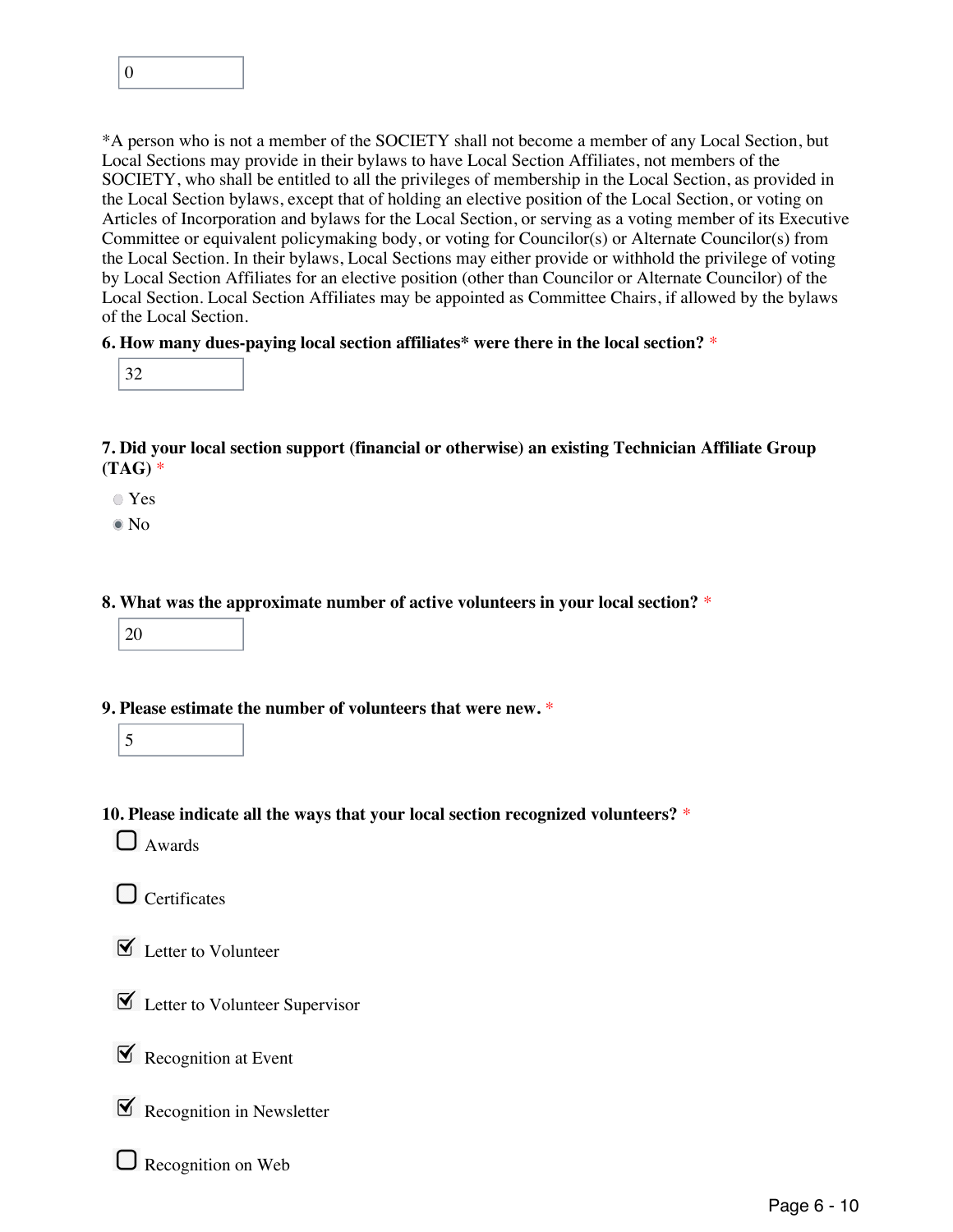past chair pin; note and token gifts; kudos during board meetings;

# **Communication**

## **Please input your responses to all questions based on the annual reporting year (unless otherwise instructed.)**

**1. Did your local section have a representative on your Regional Meeting Board or Steering Committee?** \*

Yes

No

**2. How did Councilors report to your local section members about national ACS matters?** \*

 $\mathbf{\nabla}$  At an Executive Committee Meeting

 $\mathbf{\nabla}$  At a Section Meeting

 $\triangleright$  In an email

 $\Box$  In the newsletter



 $\Box$  On the local section website

- $\Box$  Other
- **3. On average, how many members attended a local section meeting?** \*



## **4. How many local section meetings were held?** \*



**5. How does the section's leadership communicate information to its members (including social media channels)?**

**a . General description of communication:**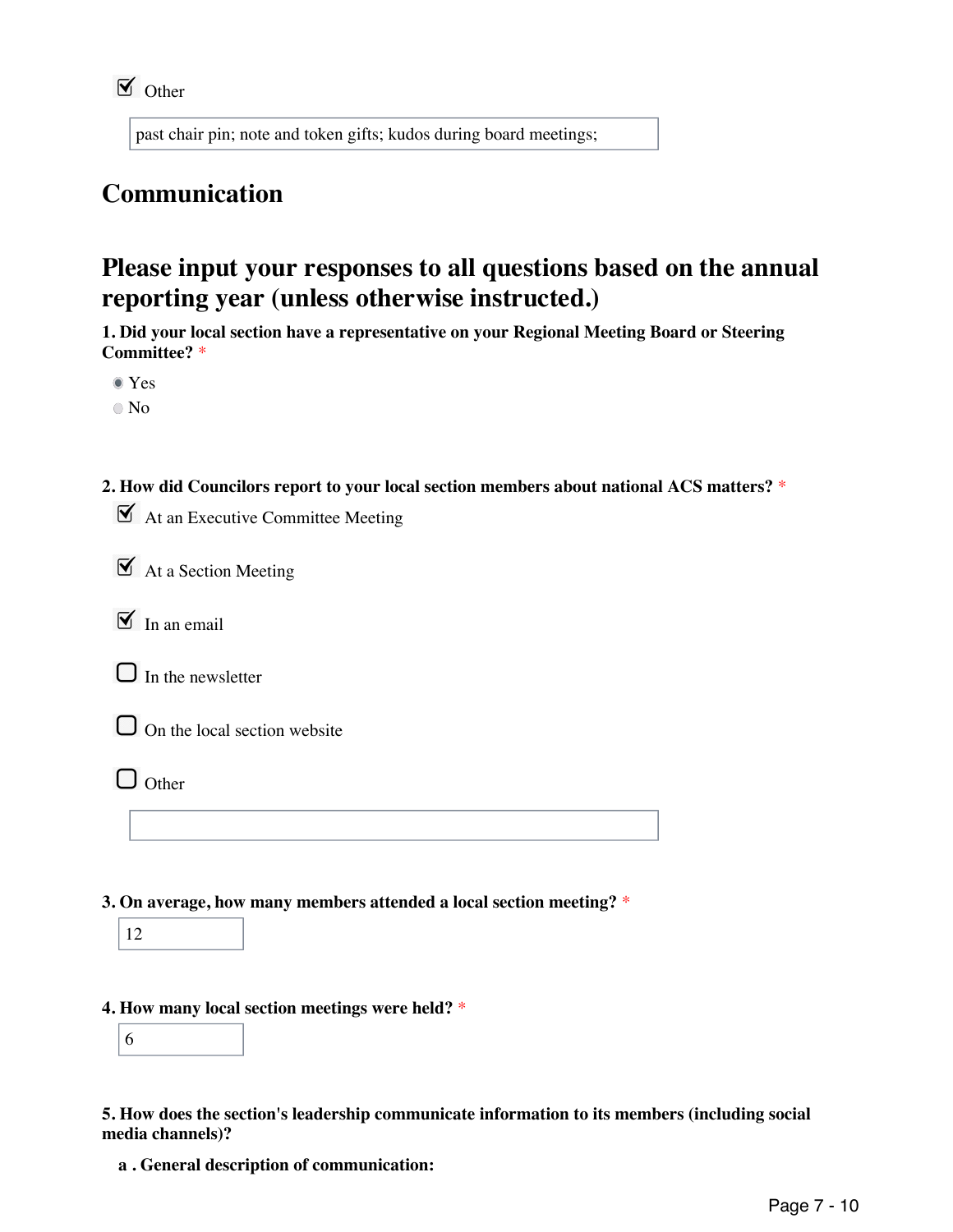Communication to members for more immediate notification of upcoming events or available opportunities was done through e-mail blasts. Newsletters were sent through e-mail and for those who do not have e-mail access, the newsletters were printed and mailed.

#### **b . How Often do these communications occur? Number of newsletters published:**

#### **c . How Often do these communications occur? Number of meeting notices:**

12

2

## **6. What social media does your local section use? (If selected, the link is required.)**

**O** Facebook

|        | $\Box$ Instagram |
|--------|------------------|
|        |                  |
|        | $\Box$ LinkedIn  |
|        |                  |
|        | $\Box$ Snapchat  |
|        | $\Box$ TikTok    |
|        |                  |
|        | $\Box$ Twitter   |
|        |                  |
| $\Box$ | $\int$ Other     |
|        |                  |

## **7. Did your local section have a website?** \*

- Yes
- No

#### **If the answer to above question is YES, what was the URL for your website?**

https://acsrichland.org/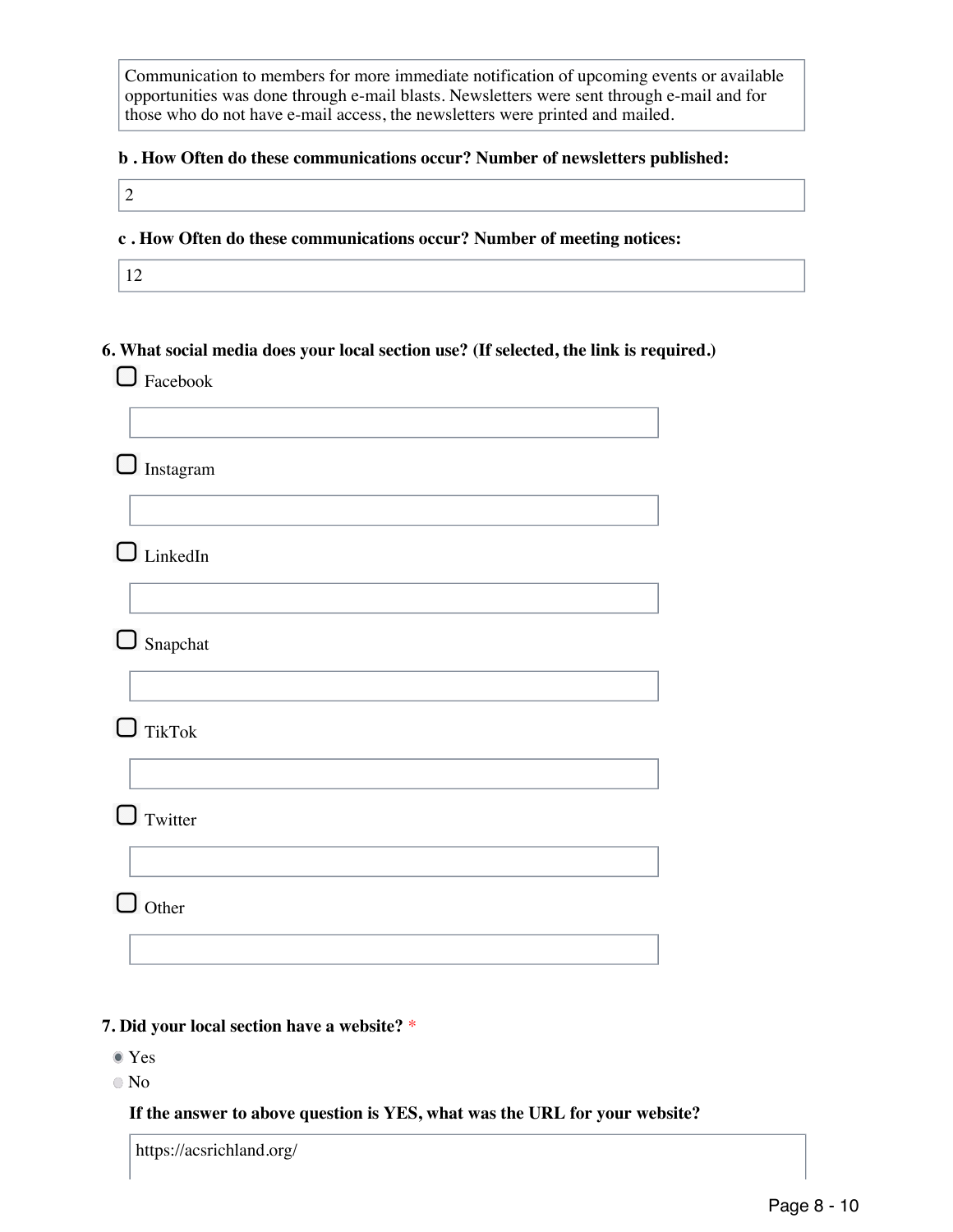**8. Did your local section post its Annual Report on the website?** \*

Yes

No

## **Nomination**

The Local Section (LS) Outstanding Performance (OP) ChemLuminary Award is given annually to a local section in each section size category by the Local Section Activities Committee. This award recognizes the most outstanding performance of a LS in a particular size category in supporting ACS, its section members, students, the public, the education enterprise, industry, other ACS sections, other professional societies, and partnering organizations. The review is based solely on the LS FORMS annual report (AR), considering primarily the summary self-nomination statement below and the summary descriptions contained within Events, Activities, and Meetings. Other performance indicators may include administrative (e.g. participation in elections) and financial (e.g. sound budgetary policy) aspects. Timely submission of your administration and financial forms is a major factor in the evaluation of your LS for the Outstanding Performance Award.

## **1. Our Section would like to self-nominate for the Local Section Outstanding Performance Award** \*

- Yes
- No

#### **Please provide a summary self-nomination statement of 500-word or less. The summary statement should highlight local section's activities to support your nomination.**

The Richland Section is nominated for Outstanding Mid-size Local Section (LS) for a very successful year. Despite another year of the pandemic's constraints on in-person meetings, the LS successfully provided activities for the members and the broader community and achieved its goals through dedicated and resilient volunteers. The LS website update (www.acsrichland.org) was completed through funding from the METT grant. A follow-up tutorial session on website familiarization and editing was conducted for the Executive Committee. Through another ACS grant (DEI&R grant), the LS hosted the "Exploring Covid 19" event. In partnership with Stevens Middle School, this activity involved nearly 400 people, including more than ten local section volunteers who led, organized, and prepared the material kits, and the teachers and 374 Grade 7 students, mostly from underrepresented minorities. Participants watched a bilingual video that contained information about the Covid-19 pandemic and performed engaging hands-on activities such as creating their own hand sanitizer. The LS submitted and was awarded another DE&IR grant for next year. For the first time, we hosted a Family Night, led by new volunteers, which focused on engaging kids in pre-school, early elementary, and their parents, through a Periodic Table Bingo and a chromatography hands-on activity making craft paper hearts. The smiles on the participating kiddos' faces were priceless. We also coordinated participation to the National Chemistry Olympiads from several Tri-City Schools. Four Hanford High and Richland High School students participated in the local tests, while three eventually made it to the national competition. We expect that student participation will expand in the coming years. The LS promoted collaboration between the more established Eastern Oregon University (EOU) Student Chapter and faculty and students at Columbia Basin College (CBC), continuing its strong support for professional and outreach activities in the La Grande, OR area. Members located in Oregon held several outreach events including the second virtual Girls in Science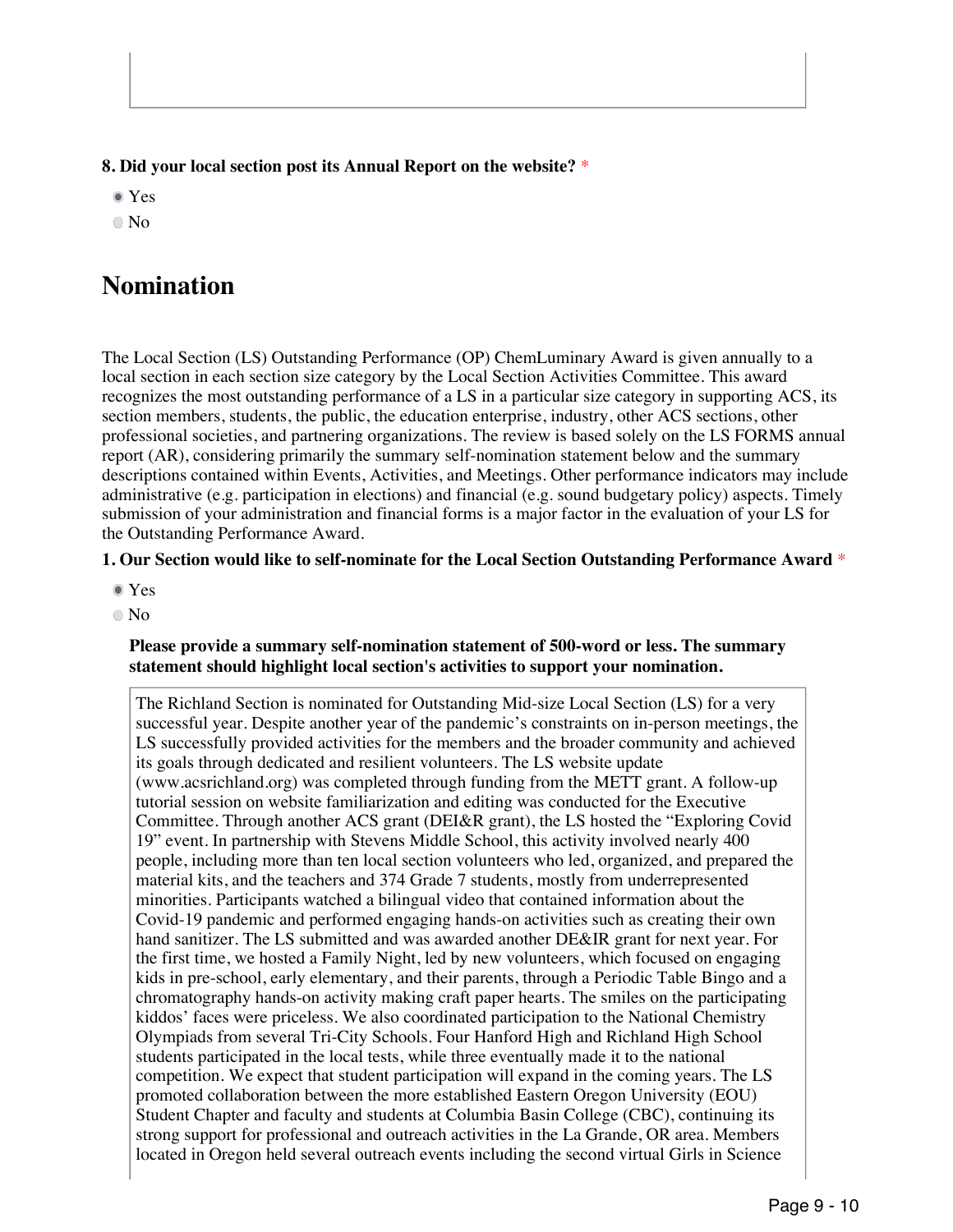focused on the novel coronavirus science, a large NCW celebration at a local market and a large outreach event at a community fair. Despite the pandemic, the LS supported the virtual Mid-Columbia Science and Engineering Fair by fielding out judges, providing special awards, and participating during the virtual event. The LS also hosted a variety of "first" activities for the members, including a performance management workshop; a chemistry advocacy workshop, where interested members were trained to use tools developed by ACS to advocate for science and science policy; and an active bystander workshop that provided attendees with skills on how to interrupt and deal with observed scenarios that make other people unsafe because of prejudice, bias and/or harassment. Though we did not have any 50-yr members to celebrate this year, our section's Annual Socials event was once again celebrated virtually, with speaker Dr. Lori Ann Valentin from the New York LS, and honoring Mrs. Janet Bryant for her various and deep service to the LS and its members. The event included a formal program, a virtual poster presentation of student members and a quiz contest that was both fun and competitive. Members tuning in from Oregon, New York and the Tri-Cities and the Yakima Valley area enjoyed the event.

# **Supporting Materials**

| <b>Brief Description</b> | File Name                                             | File Size | Date Uploaded |
|--------------------------|-------------------------------------------------------|-----------|---------------|
| Oct-Newsletter           | Newsletter-2021-October.pdf                           | 2.63 MB   | 2/11/2022     |
| Feb-Newsletter           | February-2021-Richland-Section-Newsletter.pdf 1.64 MB |           | 2/11/2022     |
|                          | Annual Event 2021-sub.pptx                            | 23.98 MB  | 2/11/2022     |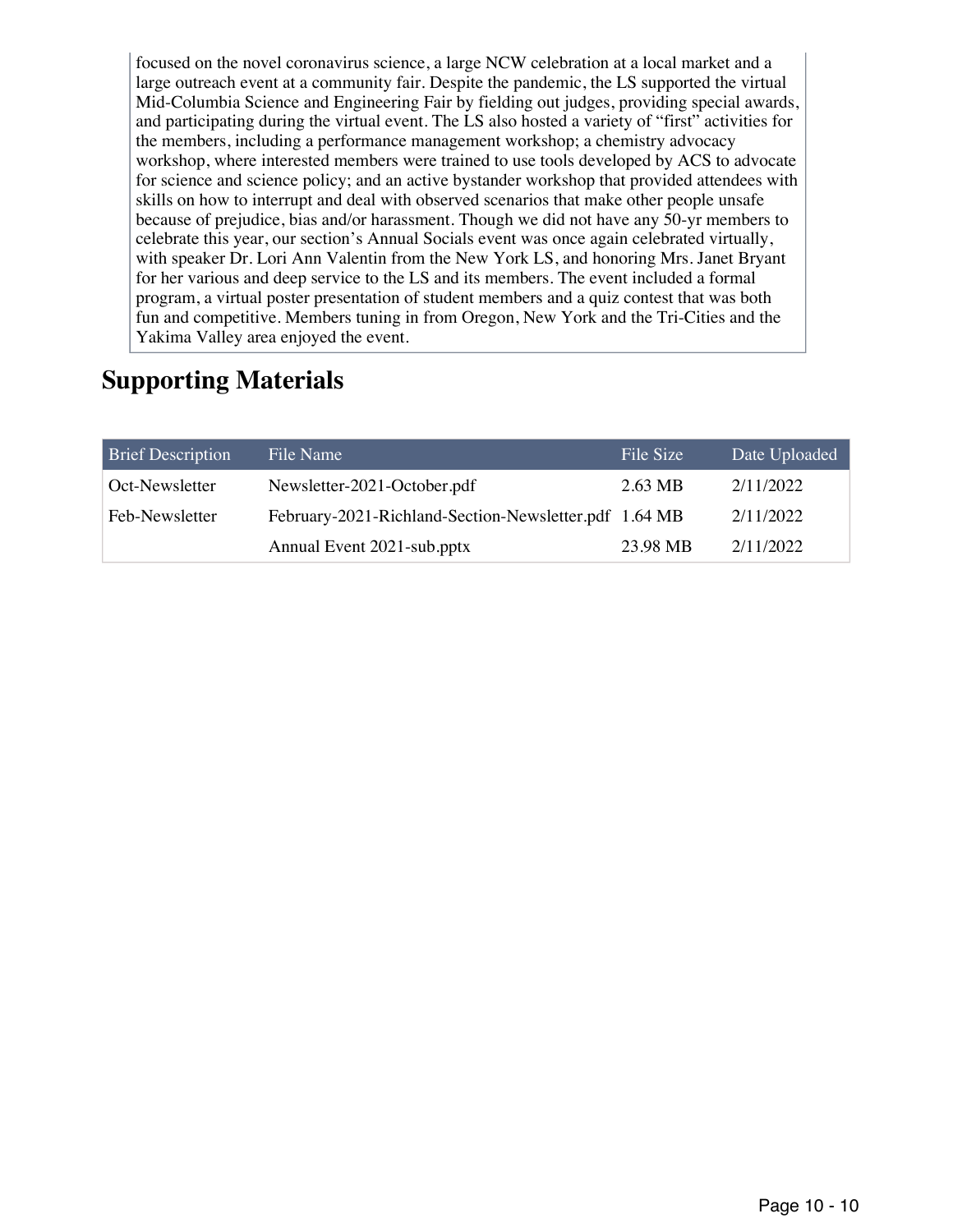

**Richland >** Financial Form > 2021

## **Revenues**

## **1. Annual ACS Allotment** \*

\$15,329.64

#### **2. New member commissions** \*

\$15.00

#### **3. Donations, contributions** \*

\$0.00

## **a. Bequests and/or trusts (list amount separately from line 3)** \*

\$0.00

#### **4. Rebate from ACS for Councilor travel expenses** \*

| ı |
|---|
|   |

## **5. ACS Awards or Grants received (e.g. IPG)** \*

\$3,970.00

#### **6. Program revenue (includes newsletters, short courses, lecture series, national or regional meetings, etc.)** \*

\$0.00

#### **7. Local section dues, affiliate dues** \*

$$
\$1,\!260.00
$$

### **8. Interest, dividends** \*

\$15.32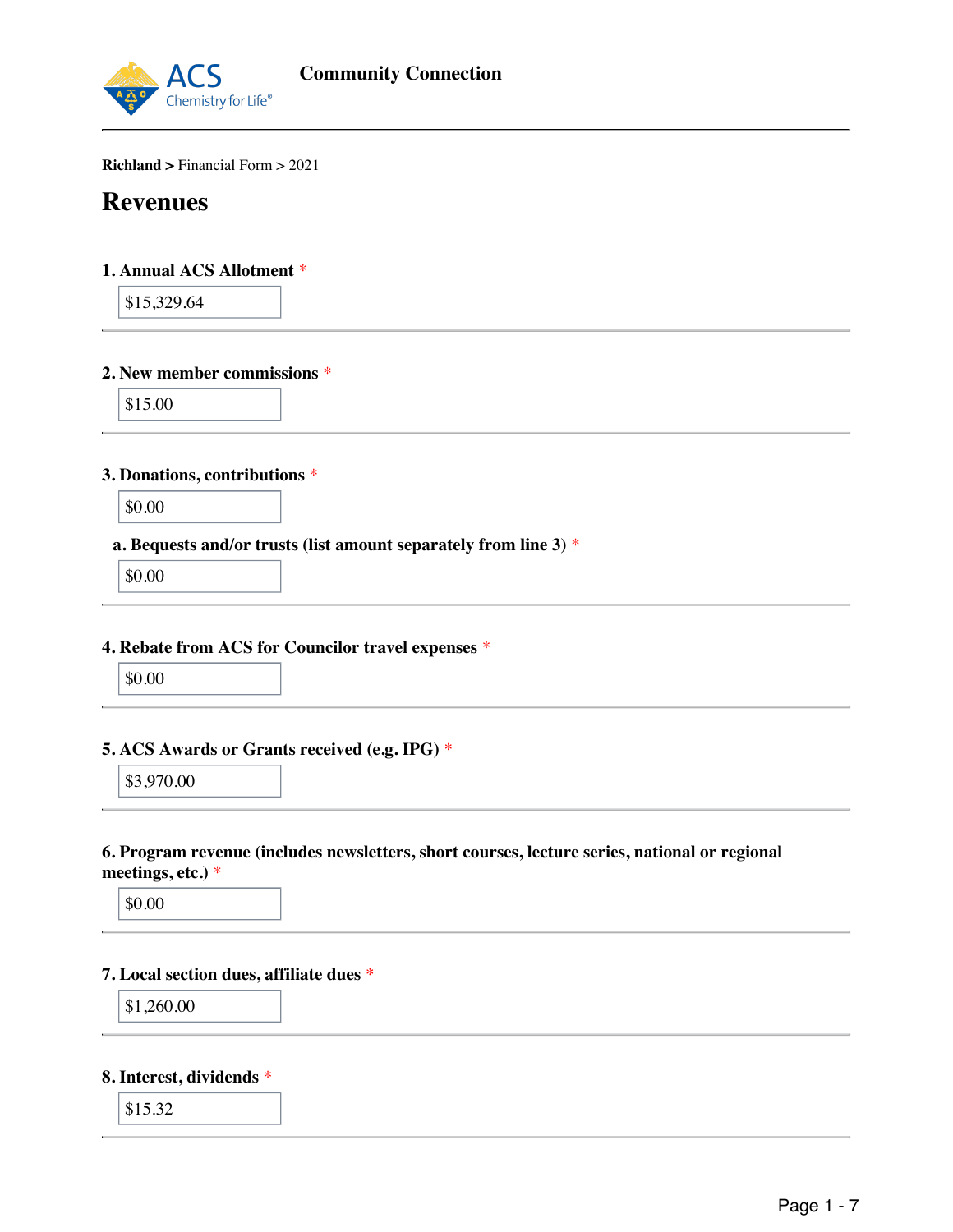**9. Special events and activities (describe and itemize in document uploaded to Supporting Materials Tab; the purpose of these is to raise funds other than contributions to finance exempt activities. Include events such as dinner dances, raffles, bingo games, etc.)**

**a. Gross revenue (not including contributions reported on line 3)** \*

**b. Less direct expenses other than fundraising expenses** \*

**c. Net income (or loss) from special events and activities (line 9a less line 9b)** \*

\$0.00

#### **10. Meals (include total meal revenues)** \*

\$0.00

#### **11. Other revenue (describe and itemize)** \*

\$0.00

a) AIChE contribution to summer picnic; \$0 b) Early bird discount for leadership training; \$0 c) NORM 2018; \$0 d) 2019 Strategic Planning Retreat (LSAC grant): \$0

## **12. Total Revenues (Add lines 1 through 8 and 9c through 11)**

\$20,589.96

## **Expenses**

#### **13. Subsidies to subsections, topical groups or affiliate groups.** \*

\$0.00

#### **14. Awards, scholarships, grants, etc.** \*

\$0.00

#### **15. Administrative expenses (not including postage, printing, and shipping)**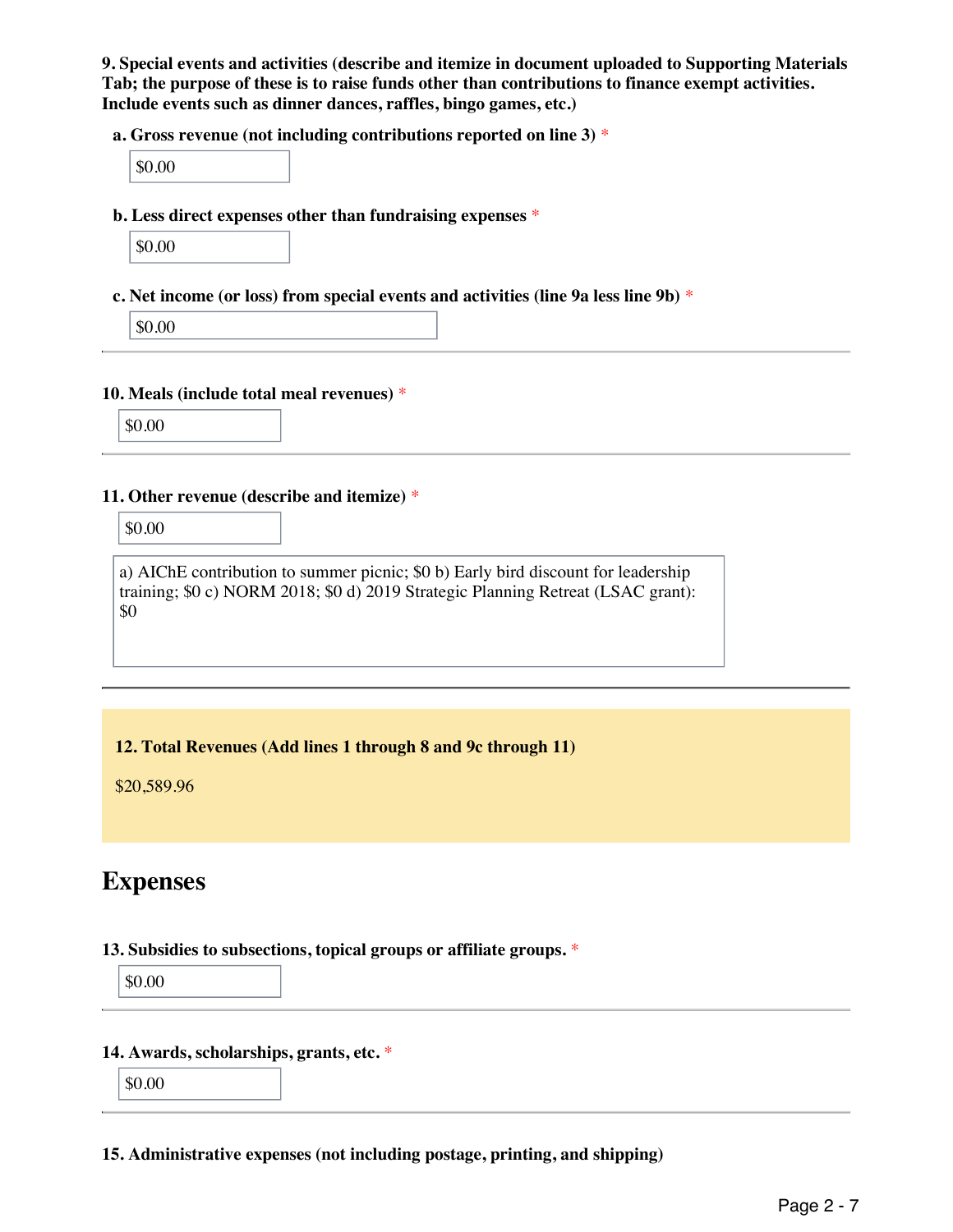#### **a. Salaries, other compensation** \*

\$0.00

## **b. Professional fees and payments to independent contractors** \*

\$49.00

#### **c. Occupancy, rent, utilities, and maintenance** \*

\$0.00

#### **15d. Total administrative expenses (add lines 15a through 15c)**

\$49.00

## **16. Printing, publications, newsletters, meeting announcements, postage, and shipping.** \*

\$2,027.08

#### **17. Local meetings (include speakers expenses)** \*

\$556.87

#### **18. Meals (include total meal expenses)** \*

\$0.00

#### **19. Travel subsidies to Councilors.** \*

\$0.00

## **20. Travel subsidy and fee for Local Section Track at the ACS Leadership Institute** \*

\$0.00

#### **21. Other expenses (describe and itemize)** \*

\$7,794.31

1. Grant (IPG Enhancing Presentation … Asian Sci): \$5928.21; 2. NCW, K-12 outreach: \$401.90; 3. Olympiad: \$81.42; 4. Science Fair and award: \$450; 5. Girls in Science: \$600; 6. Women Chemists Committee: \$332.78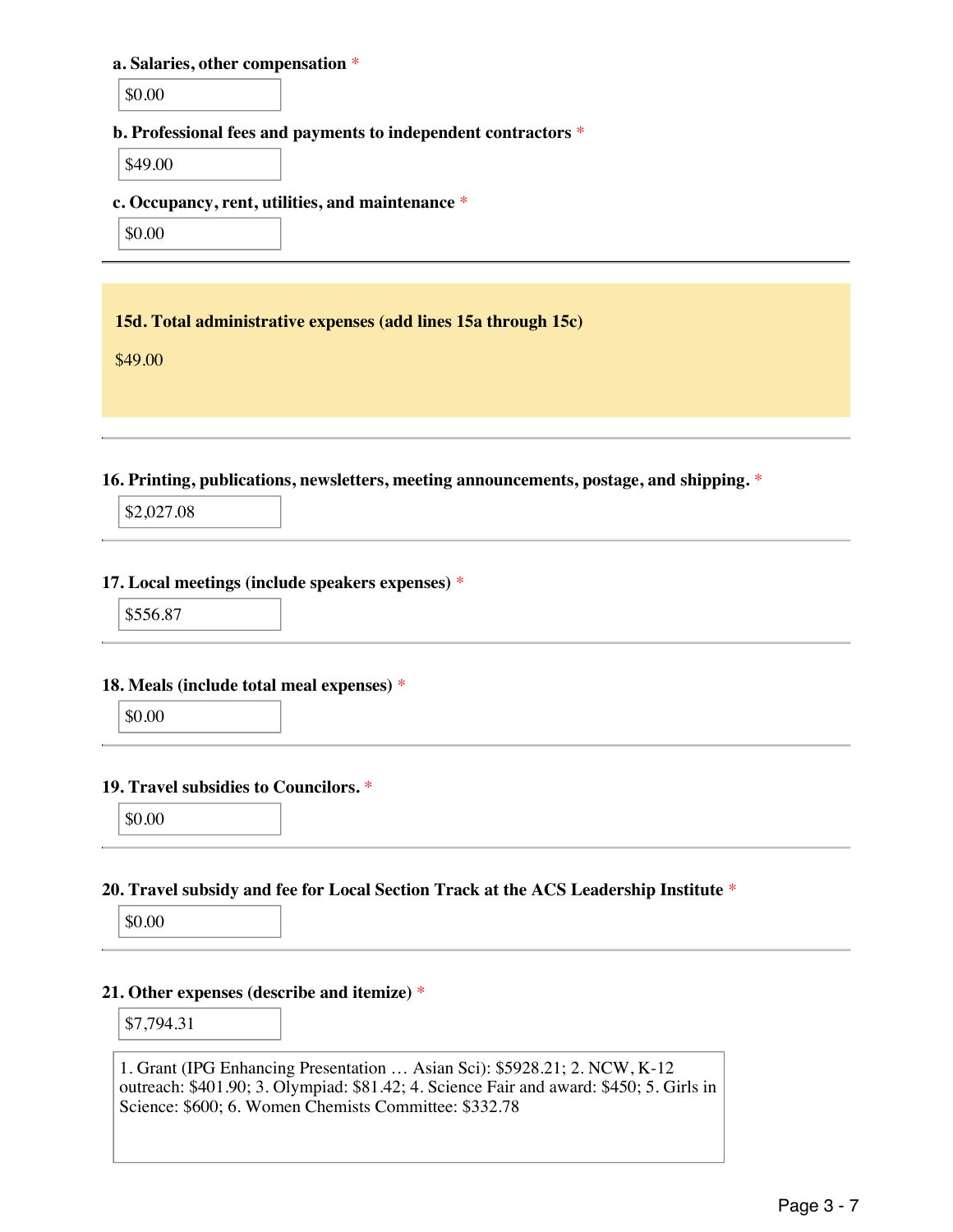**22. Total Expenses (add lines 13 through 21)**

\$10,427.26

**23. Total Excess (DEFICIT) (Line 12 less line 22)**

\$10,162.70

# **Budget**

**24. Investments (estimated current market value of stocks and bonds)** \*

\$0.00

**25. Restricted Funds - Of the amount cited in line 24, indicate how much is restricted by external donor stipulation for uses such as awards, funds, building funds etc. List individual accounts, if possible.**

## **a. Name of the Fund and Amount**

\$

## **b. Name of the Fund and Amount**

\$

**c. Name of the Fund and Amount**

\$

## **d. Name of the Fund and Amount**

\$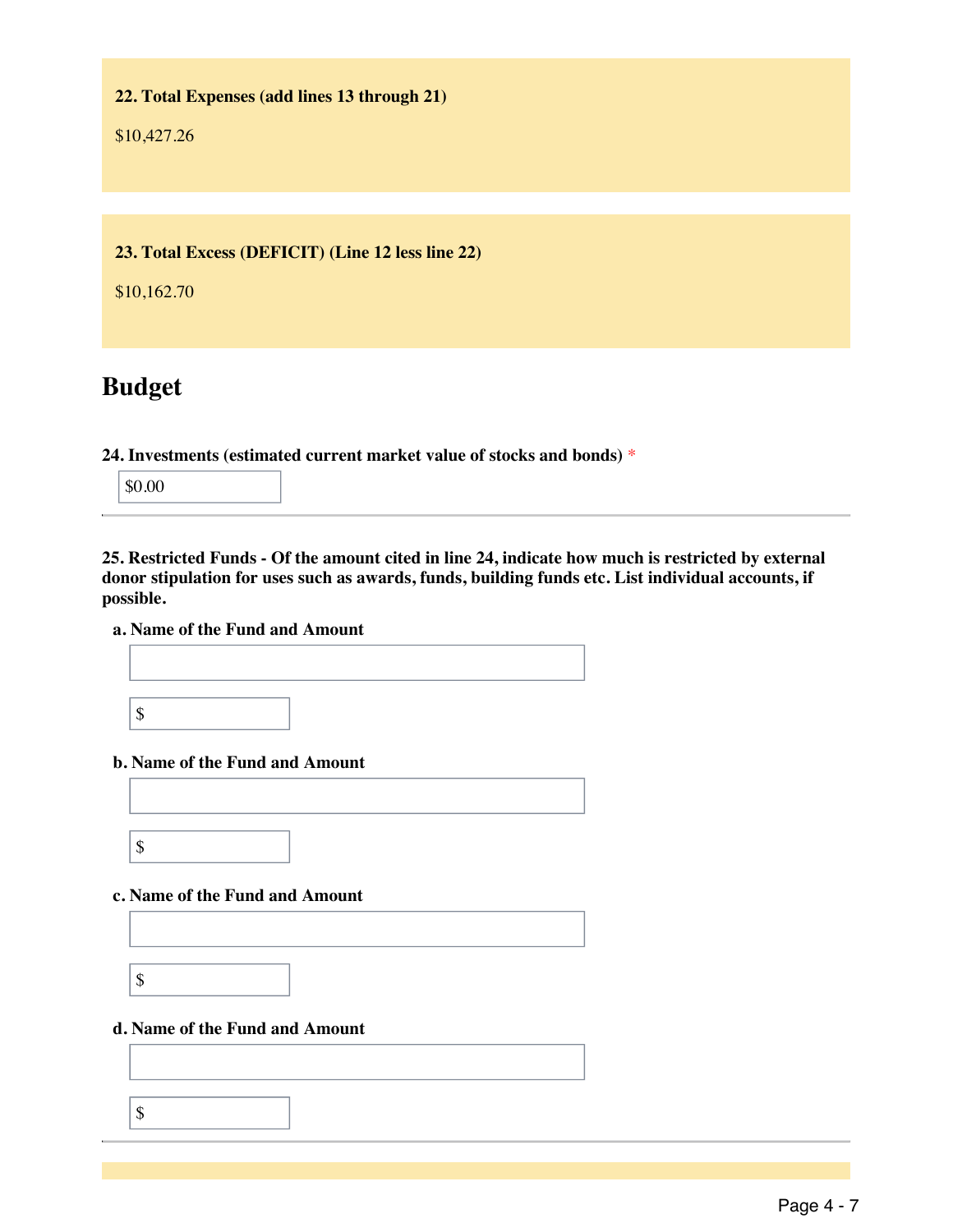**26. CDs, Money Markets** \*

\$0.00

\$

#### **27. Cash on hand (passbook savings and checkbook)** \*

\$79,230.92

## **28. Other assets (describe and itemize)** \*

\$0.00

**29. Total Assets( add lines 24 through 28)**

\$79,230.92

#### **30. Average interest earned on assets (%)** \*

\$0.02

## **31. Liabilities, if any** \*

\$620.27

## **32. Net assets, by end of current financial year (line 29 less line 31)**

\$78,610.65

**33. Last year's Net assets, by end of last financial year (line 32, previous year report)** \*

\$68,447.95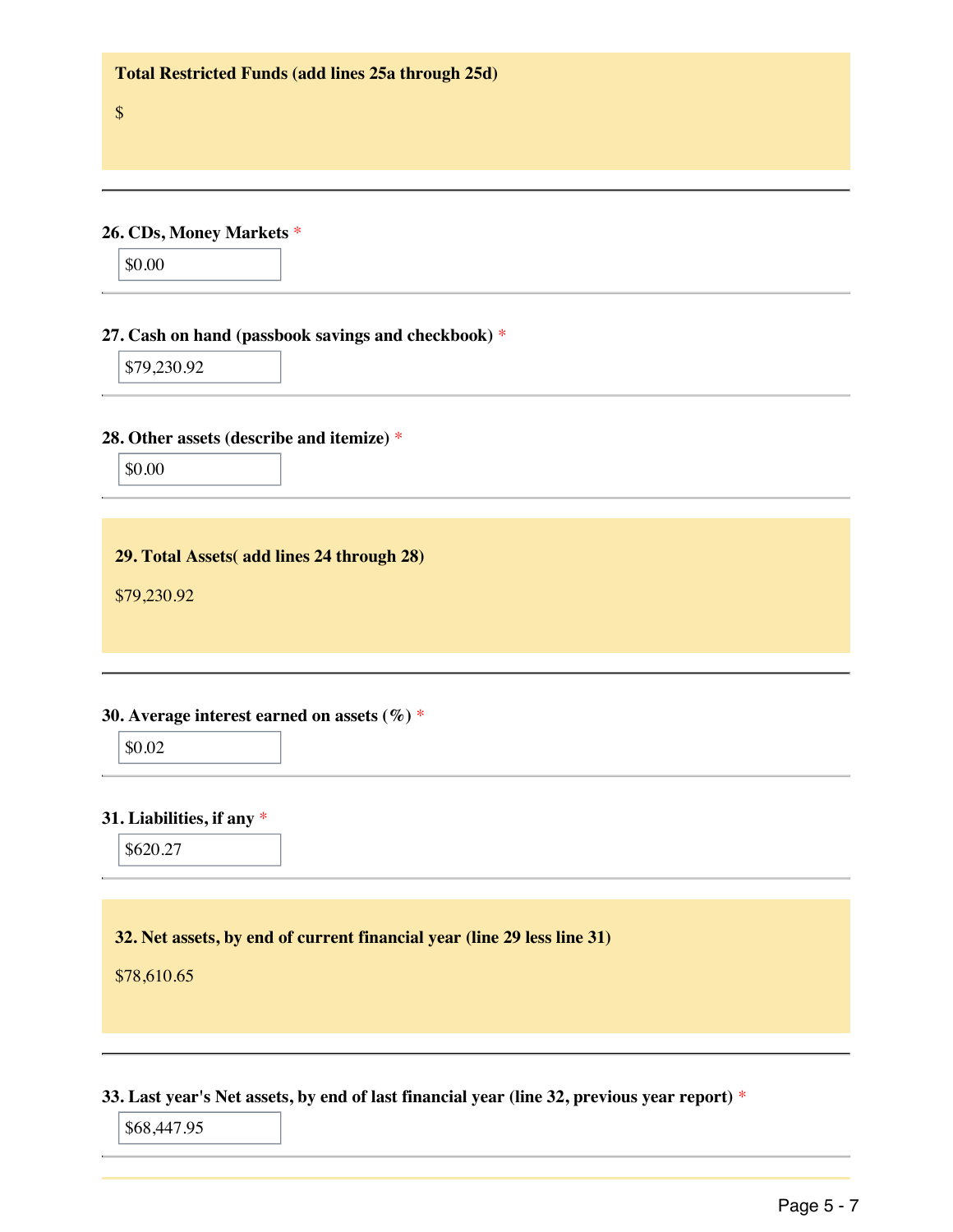## **34. EXCESS (DEFICIT) (line 32 less line 33)**

\$10,162.70

**35. EXCESS (DEFICIT) (from line 23 in Expenses tab)**

\$10,162.70

## **36. Explain the difference between lines 34 and 35** \*

Difference is \$0

## **Tax Information**

## **Description**

Public Support Test or Reason for Non-Private Foundation Status

Local sections must normally receive more than 33 1/3% of its support donations from the general public and not more than 33 1/3% of its support from investment income.

## **37. Public Support Ratio**

**Gifts, Grants, Contributions, Membership Dues, Exempt Function Revenues ,Interest, Unrelated Business Income, Tax Revenues, Value of Services and Facilities, Other Sources** \*

\$99.93

**a. Gifts, Grants, Contributions, Membership Dues, Exempt Function Revenues, Interest, Unrelated Business Income, Tax Revenues, Value of Services and Facilities, Other Sources** \*

PASS

## **38. Gross Investment Income Ratio** \*

\$0.07

**a. Gross income from interest & dividends/ Gifts, Grants, Contributions, Membership Dues, Exempt Function Revenues,Interest, Unrelated Business Income, Tax Revenues, Value of Services & Facilities, Other Sources \* Exclude any unrelated business income** \*

PASS